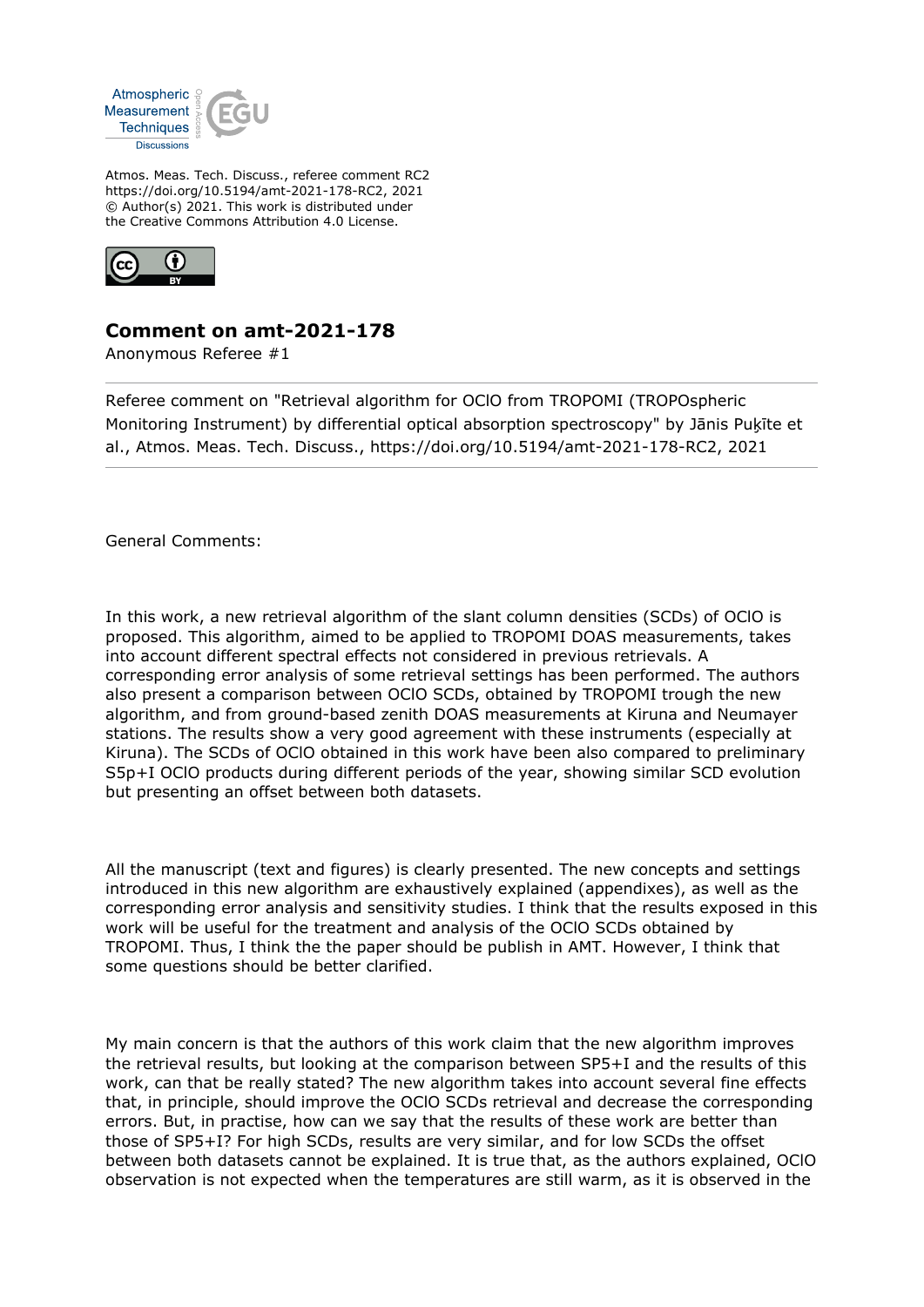results of this study (Figure 10). Contrarily, SP5+I results show a background level of OClO. But, it can be affirmed that the results of this work are better than those provide by the SP5+I? Did the authors compared the results of both algorithms with independent measurements (as those of Kiruna or Neumayer)? Please, explain better.

Specific Comments:

I would like also to clarify some questions:

**Figure 1: Some days of different periods of the year for both, NH and SH, have been** presented. Are those days representative of the corresponding periods? If it is the case, do you think that the bias introduced by SZA at each season could be, at least partially, corrected somehow?

Page 11, line 225: why for clear sky cases the signal to noise would be lower?

Technical Corrections:

- Page 4, line 102: "Earthshine" instead "Earth-shine", for coherence.
- Page 6, lines 123-124: A wavelength I=379 nm is selected for evaluation. Please, explain briefly why.
- **Example 1: "...** indicated in the legend on the right.", instead "left plot".
- Page 7, line 161: "In an ideal case,.."
- Page 17, line 316: "(Sect. ??)"
- Page 25, line 476: "depends on both", instead "depends both on".